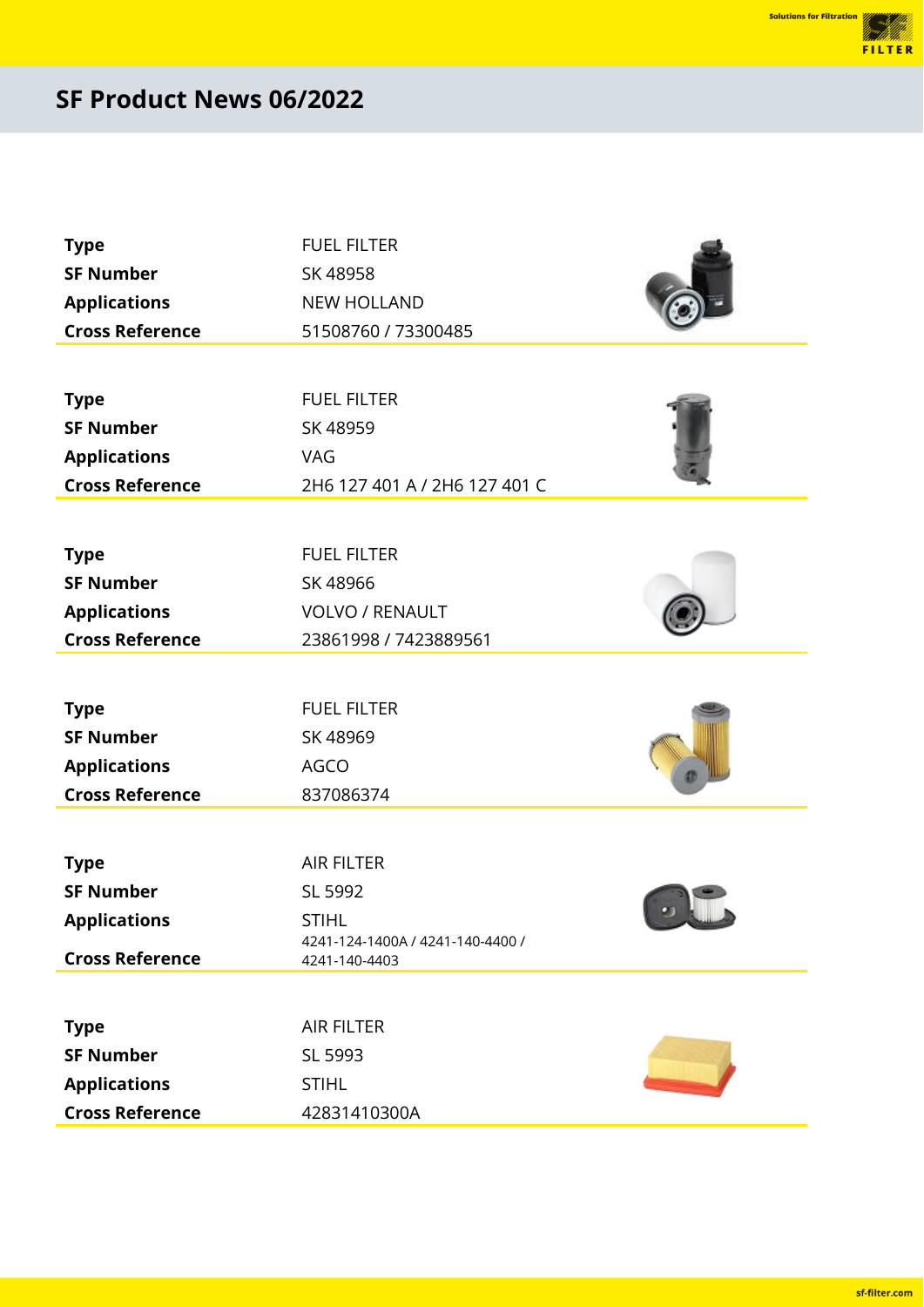ellit<br>Uli FILTER

| <b>Type</b>            | <b>AIR FILTER</b>          |  |
|------------------------|----------------------------|--|
| <b>SF Number</b>       | SL 8520/1                  |  |
| <b>Applications</b>    | <b>BOMAG</b>               |  |
| <b>Cross Reference</b> | 05724478                   |  |
|                        |                            |  |
| <b>Type</b>            | <b>AIR FILTER</b>          |  |
| <b>SF Number</b>       | SL 83196                   |  |
| <b>Applications</b>    | <b>VALMET</b>              |  |
| <b>Cross Reference</b> | 807201406                  |  |
|                        |                            |  |
| <b>Type</b>            | <b>HYDRAULIC FILTER</b>    |  |
| <b>SF Number</b>       | HY 80087                   |  |
| <b>Applications</b>    | <b>KUBOTA</b>              |  |
| <b>Cross Reference</b> | RC157-62190                |  |
|                        |                            |  |
| <b>Type</b>            | <b>HYDRAULIC FILTER</b>    |  |
| <b>SF Number</b>       | HY 80110                   |  |
| <b>Applications</b>    | <b>DORNIER</b>             |  |
| <b>Cross Reference</b> | 352783-03                  |  |
|                        |                            |  |
| <b>Type</b>            | <b>HYDRAULIC FILTER</b>    |  |
| <b>SF Number</b>       | HY 80126                   |  |
| <b>Applications</b>    | <b>SDF</b>                 |  |
| <b>Cross Reference</b> | 2.4419.819.0               |  |
|                        |                            |  |
| <b>Type</b>            | <b>HYDRAULIC FILTER</b>    |  |
| <b>SF Number</b>       | HY 80127                   |  |
| <b>Applications</b>    | KOMATSU                    |  |
| <b>Cross Reference</b> | 312-61-3071 / 395-60-11190 |  |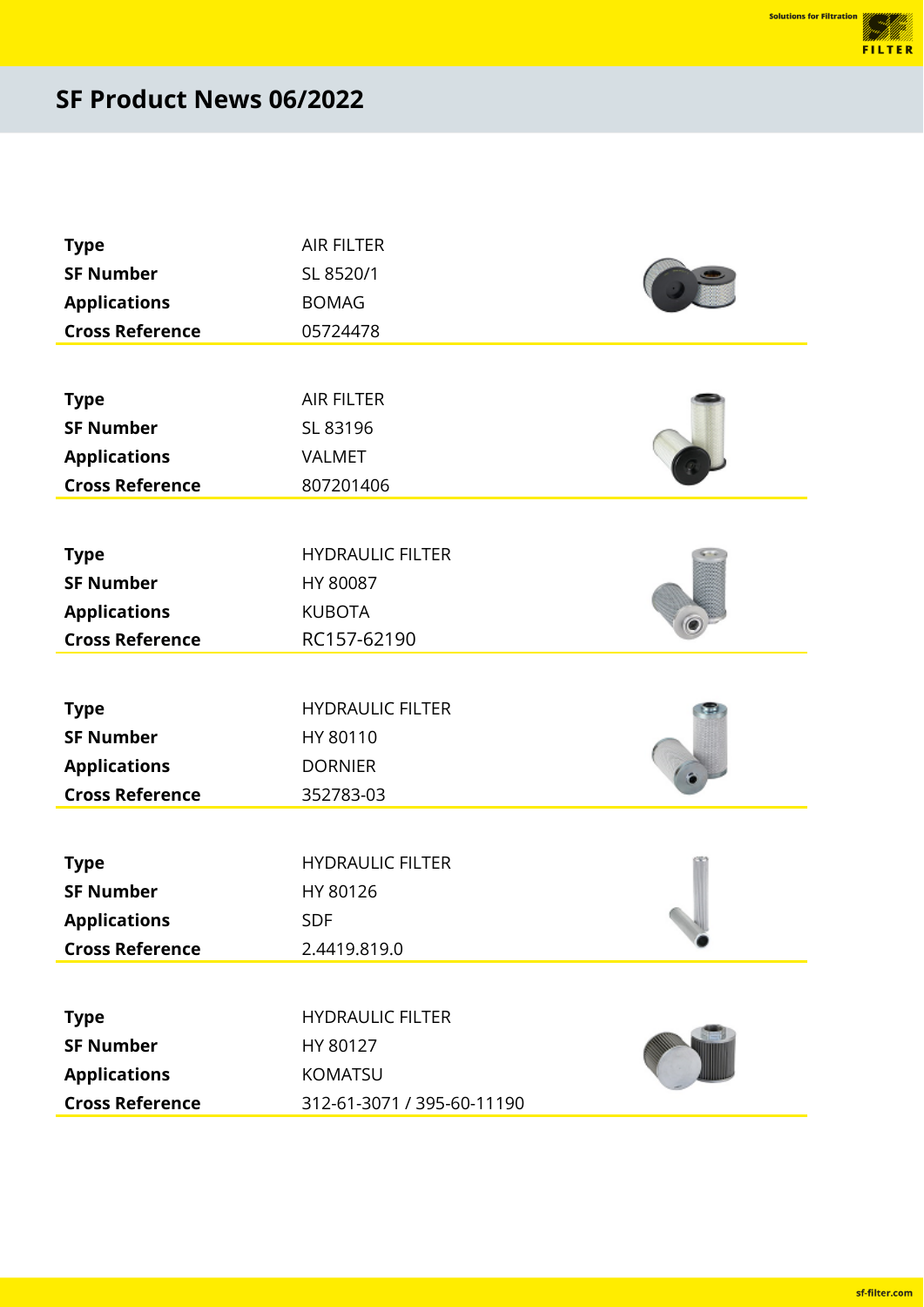<u>est till</u> FILTER

| <b>Type</b>            | <b>HYDRAULIC FILTER</b>          |  |
|------------------------|----------------------------------|--|
| <b>SF Number</b>       | HY 80129                         |  |
| <b>Applications</b>    | MANITOU                          |  |
| <b>Cross Reference</b> | 9424765                          |  |
|                        |                                  |  |
| <b>Type</b>            | <b>HYDRAULIC FILTER</b>          |  |
| <b>SF Number</b>       | SPH 21046-V                      |  |
| <b>Applications</b>    | <b>ZF</b>                        |  |
| <b>Cross Reference</b> | 0501219824                       |  |
|                        |                                  |  |
| <b>Type</b>            | <b>HYDRAULIC FILTER</b>          |  |
| <b>SF Number</b>       | SPH 94137                        |  |
| <b>Applications</b>    | <b>CNH</b>                       |  |
| <b>Cross Reference</b> | 82823319 / 47422564              |  |
|                        |                                  |  |
| <b>Type</b>            | <b>HYDRAULIC FILTER</b>          |  |
| <b>SF Number</b>       | SPH 94138                        |  |
| <b>Applications</b>    | KOMATSU                          |  |
| <b>Cross Reference</b> | 417-18-34130                     |  |
|                        |                                  |  |
| <b>Type</b>            | AD BLUE FILTER ELEMENT           |  |
| <b>SF Number</b>       | <b>SAB 561</b>                   |  |
| <b>Applications</b>    | JCB / BOBCAT / IVECO             |  |
| <b>Cross Reference</b> | 334/D7569 / 7311062 / 1457436039 |  |
|                        |                                  |  |
| <b>Type</b>            | AD BLUE FILTER ELEMENT           |  |
| <b>SF Number</b>       | <b>SAB 562</b>                   |  |
| <b>Applications</b>    | <b>VOLVO</b>                     |  |
| <b>Cross Reference</b> | 22406383                         |  |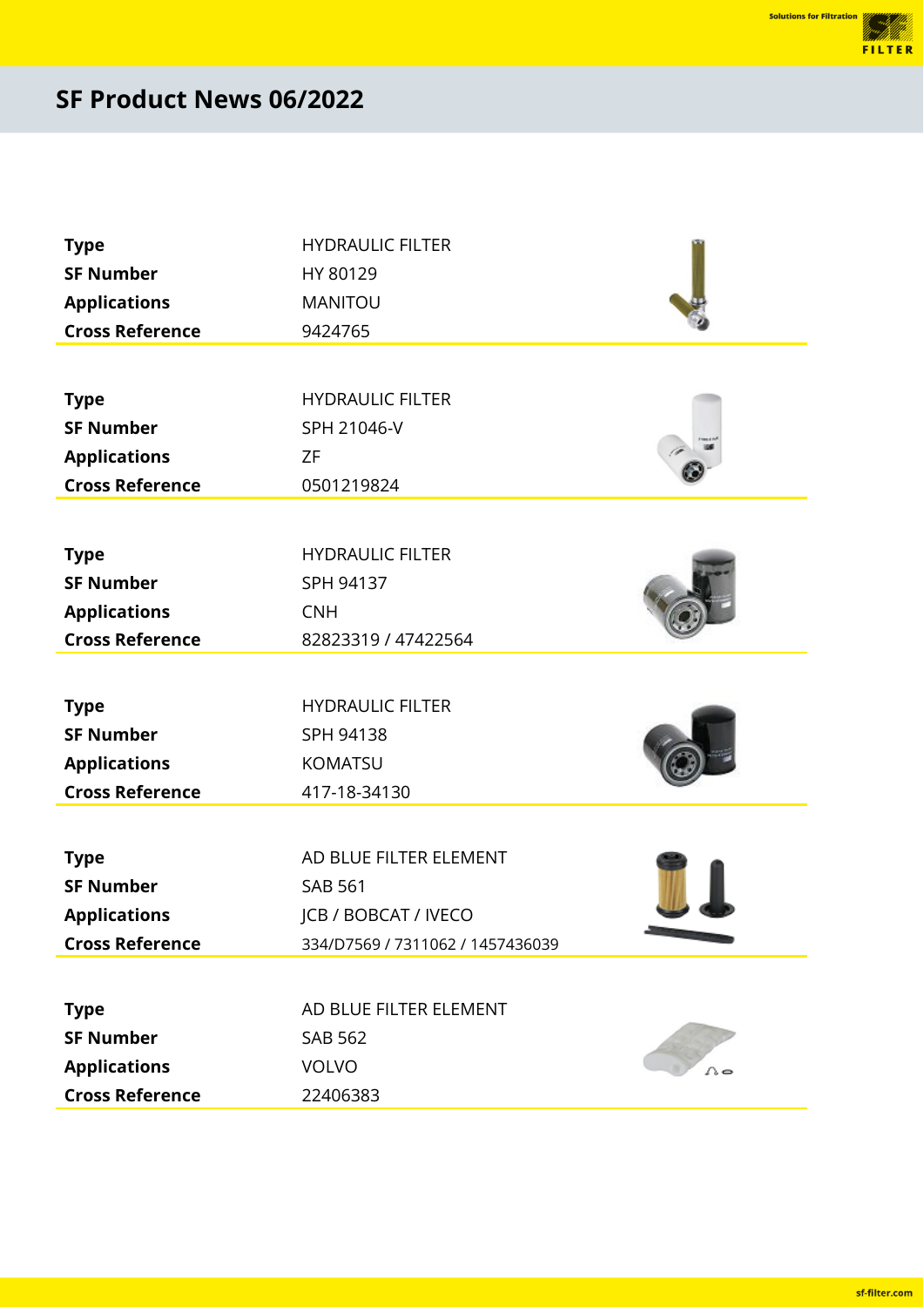<u>film</u> FILTER

| <b>Type</b>            | AD BLUE FILTER ELEMENT  |  |
|------------------------|-------------------------|--|
| <b>SF Number</b>       | <b>SAB 563</b>          |  |
| <b>Applications</b>    | CATERPILLAR             |  |
| <b>Cross Reference</b> | 584-8136                |  |
|                        |                         |  |
| <b>Type</b>            | <b>CABIN AIR FILTER</b> |  |
| <b>SF Number</b>       | <b>SKL 49066</b>        |  |
| <b>Applications</b>    | <b>SANDVIK</b>          |  |
| <b>Cross Reference</b> | 55099905 / 55051973     |  |
|                        |                         |  |
| <b>Type</b>            | <b>CABIN AIR FILTER</b> |  |
| <b>SF Number</b>       | SKL 49072               |  |
| <b>Applications</b>    | <b>ATLAS COPCO</b>      |  |
| <b>Cross Reference</b> | 5112330410              |  |
|                        |                         |  |
| <b>Type</b>            | <b>CABIN AIR FILTER</b> |  |
| <b>SF Number</b>       | SKL 49076               |  |
| <b>Applications</b>    | <b>LINDE</b>            |  |
| <b>Cross Reference</b> | 12025842300             |  |
|                        |                         |  |
| <b>Type</b>            | <b>CABIN AIR FILTER</b> |  |
| <b>SF Number</b>       | <b>SKL 49078</b>        |  |
| <b>Applications</b>    | <b>VOLVO</b>            |  |
| <b>Cross Reference</b> | 15723412                |  |
|                        |                         |  |
| <b>Type</b>            | <b>CABIN AIR FILTER</b> |  |
| <b>SF Number</b>       | <b>SKL 49079-AK</b>     |  |
| <b>Applications</b>    | <b>AURORA / HOLDER</b>  |  |
| <b>Cross Reference</b> | 436-440-0199 / 154943   |  |